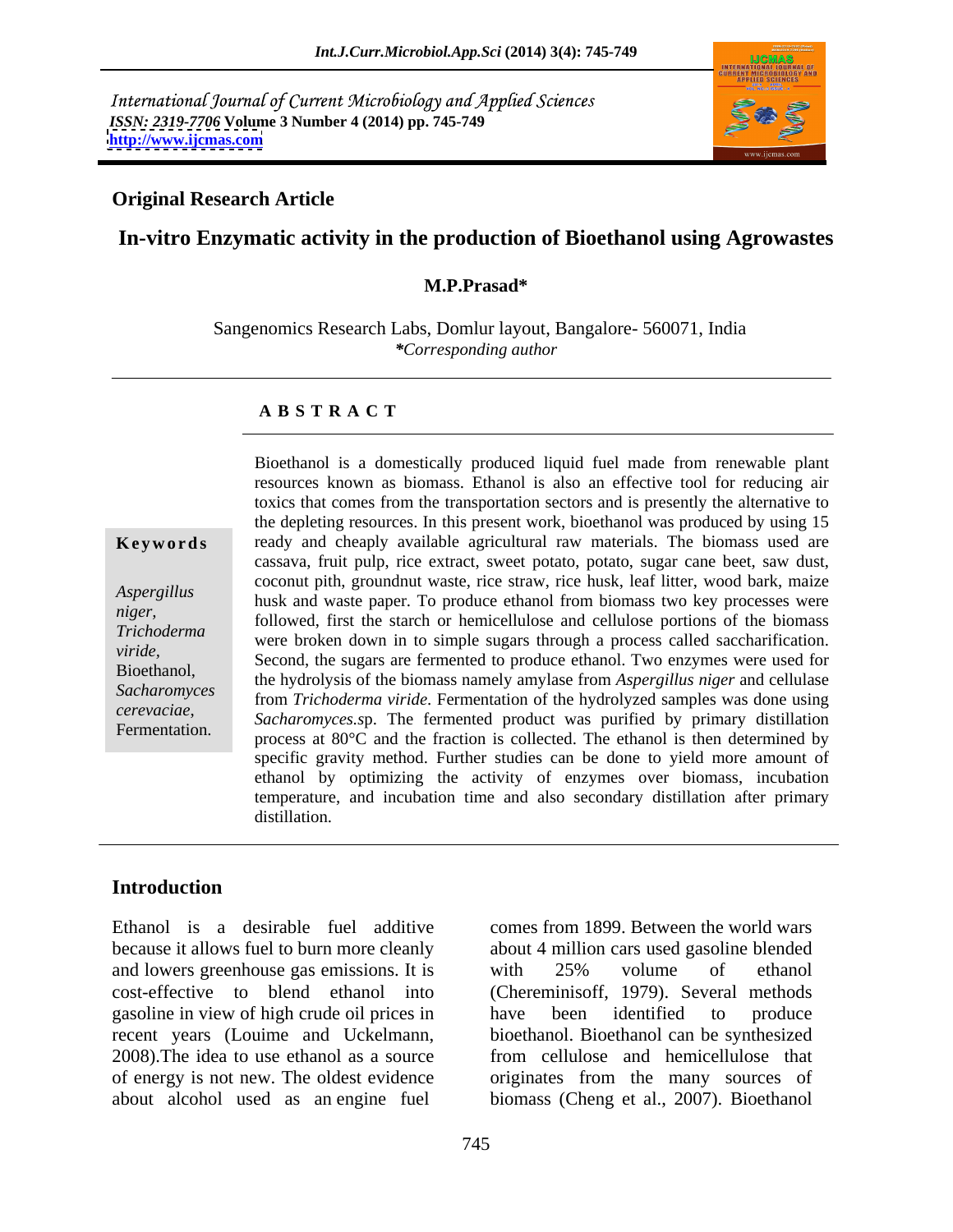is one form of renewable energy source that is fast gaining foot hold as potential fuel to power automotive engine. Enzyme such as amylase and cellulase Microscopic yeast cells break down the were produced by *Aspergillus niger* and starch and water, creating the so called Bioethanol and carbondioxide as end broth incubated at room temperature for products. Bioethanol burns to produce seven days. After incubation, the media carbondioxide and water in complete was filtered and centrifuged, supernatant combustion, a process akin to gasoline was collected for enzyme assay. Amylase (Mohammad, 1999). In an earlier study was assayed by starch plate method and (Taherzadeh, 1999), physiological effects cellulase was assayed by DNS method of inhibitors on ethanol from lignocellulosic materials and fermentation strategies was comprehensively **Two Step Enzymatic Hydrolysis** investigated. Yeast based fermentation, for example, has yielded ethanol from sugar 10% of biomass was boiled in distilled or crops. The production of ethanol by water. Incase of cassava, fruit pulp, rice fermentation of sugar has already been extract, sweet potato, potato, sugar cane commercially established, but innovative studies could bring improvements to reactors and separation systems. To sterilized, after sterilization 5% of produce ethanol from lignocellosic enzymes was added for hydrolysis and materials, it is essential to hydrolyze it incubated for 3 hours at  $37^{\circ}$ C. before fermentation at the demonstration and industrial level. Enzymatic hydrolysis h case of saw dust, coconut pith, is still at an early stage, requiring groundnut mill waste, rice husk, leaf litter, substantial fundamental research (e.g., for wood bark, maize husk and waste paper, increased yields) (Kucuk and Demirbas, 25 gm of the sample was taken in 250ml 1997). The purposes of this study are to distilled water and boiled as a whole and identify the types of biomass that can be kept for sterilization. After sterilization used to produce bioethanol and evaluate 5% of enzymes was added for hydrolysis biomass-to-ethanol opportunities and to investigate the sugars from both the filtered aseptically. cellulose and hemicelluloses to bioethanol via fermentation. **Example 3** Fermentation

Cheaply available agricultural raw yeast inoculum was added to the substrate materials such as cassava, fruit pulp, rice extract, sweet potato, potato, sugar cane to alcohol. beet, saw dust, coconut pith, groundnut waste, rice straw, rice husk, leaf litter, wood bark, maize husk and waste paper vacuum flask at 80 °C (boiling point of were used in this study.

# **Enzyme Production and Assay**

*Trichoderma viride* in potato dextrose (Dinitrosalicylic acid).

beet and rice straw samples are chopped, boiled and filtered. Extract was then sterilized, after sterilization 5% of incubated for 3 hours at  $37 \degree$ C.

25 gm of the sample was taken in 250ml distilled water and boiled as a whole and 5% of enzymes was added for hydrolysis at 37 <sup>o</sup> C for 3 hours of incubation and filtered aseptically.

# **Fermentation**

**Materials and Methods** Hydrolyzed and filtered extracts were **Samples** seven days of incubation at room fermented using *Sacharomyces s*p for temperature in rotary shaker. 3% of the for fermentation to convert simple sugars to alcohol.

> Primary distillation was carried in rotary <sup>o</sup> C (boiling point of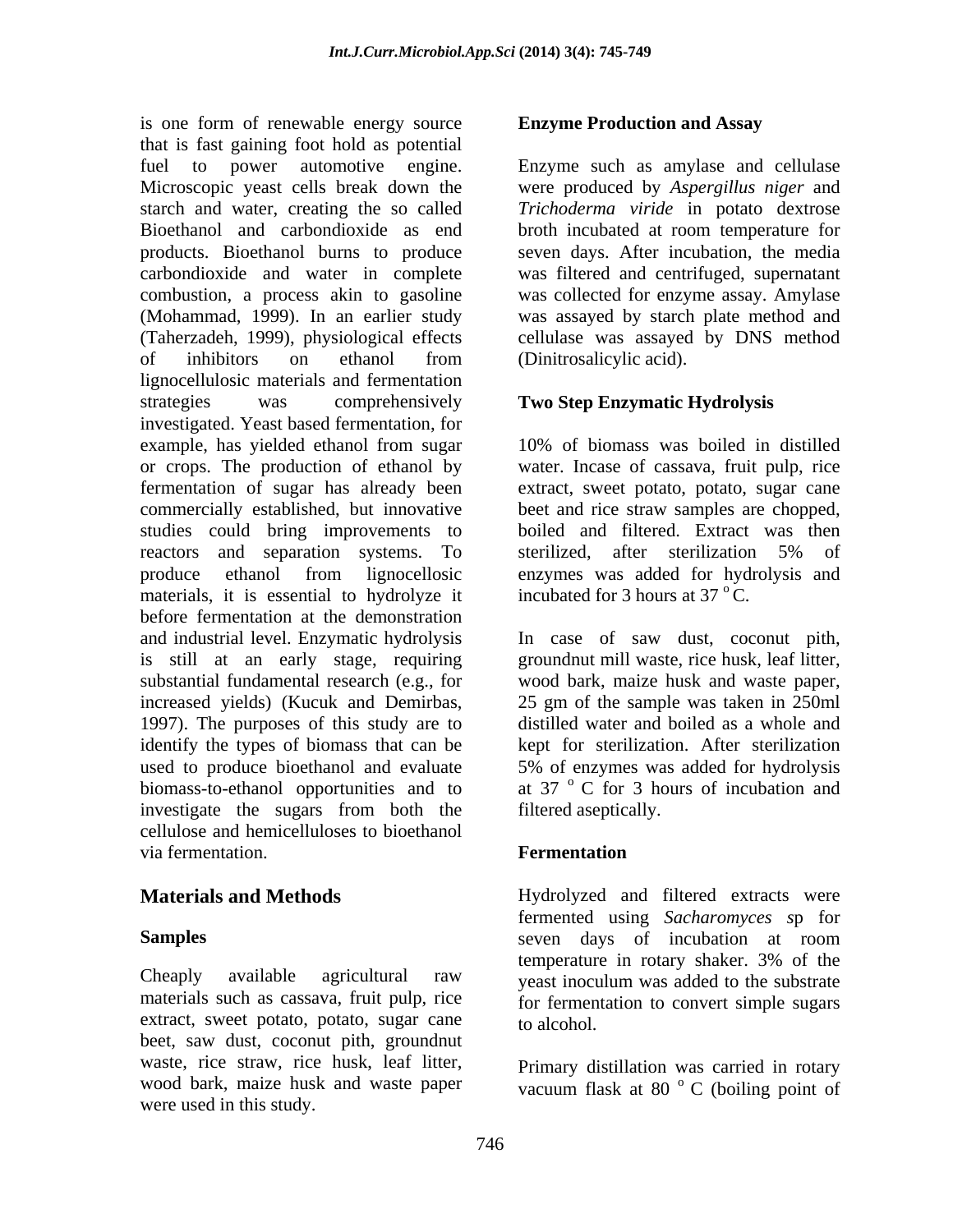ethanol) and fraction was collected. Ethanol was determined by specific gravity method and potassium dichromate

The bioconversion of waste to useable determined by DNS method. These crude energy is also a part of utilization of waste, as by burning solid fuel for heat, by fermenting plant matter to produce fuel, as ethanol, or by bacterial decomposition of organic waste to produce methanol<br>(Okonko et al., 2009)

Bioethanol can be synthesized from cellulose and hemicellulose that originate from many sources of biomass. Current studies focused on the production of bioethanol from oil palm waste using *Sacharomyces cerevisie* as fermentation agent. Result obtained indicates that, as biomass. the concentration of glucose increases ethanol concentration also increased. Highest ethanol yield obtained in this hydrolyzed samples using Sacharomyces. work with a concentration of 15mg/ml of sp at room temperature for 7 days of glucose was 13.8% (w/w) (Cheng et al.,

In the present study raw materials such as cassava, fruit pulp, rice extract, sweet potato, potato, sugar cane beet, saw dust, coconut pith, groundnut mill waste, rice (Table 2) straw, rice husk, leaf litter, wood bark, maize husk and waste paper were collected in and around Bangalore,

Cellulose is degraded by enzymes know as better form of bioethanol. Further studies cellulases that are able to hydrolyze the cellulose polymer to its monomer, the sugar glucose, that is naturally fermented to ethanol by the yeast *Saccharomyces cerevisiae*. Therefore, this biocatalyst is central for the biomass ethanol technology (Sjostrom, 1993).

method. The present study, assay of amylase was done **Results and Discussion** inhibition which indicates presence of The enzyme, amylase and cellulase were produced by *Aspergillus niger* and *Trichoderma viride* is determined in the in starch agar plate method result zone of amylase and cellulase activity was enzymes are used for two step enzymatic hydrolysis of biomass.

(Okonko et al., 2009) with 5% of the crude enzymes and In the hydrolysis process, few extract of biomass and whole biomass were treated incubated at  $37^{\circ}$ C for 3 hours of incubation and reaction was arrested by incubating at 4 oC for 15 minutes. Further studies like purification of the crude enzymes and optimization parameters may give better result for degradation of starch or hemicellulose and cellulose present in the biomass.

2007) fermented samples was carried out in Fermentation was carried out for the hydrolyzed samples using *Sacharomyces*.<br>*sp* at room temperature for 7 days of incubation. Primary distillation of the Rotary vacuum evaporator at 80°C and <sup>o</sup>C and amount of ethanol produced was tabulated (Table 1 and Fig 1). Produced ethanol is determined by Specific gravity method (Table 2)

Karnataka, India. by biomass is given in table 2, and by The specific gravity of absolute ethanol is 0.79, specific gravity of ethanol produced secondary distillation we can produce better form of bioethanol. Further studies by optimizing certain parameters and by proceeding secondary distillation we may produce pure form of ethanol using cheap raw materials and other sources.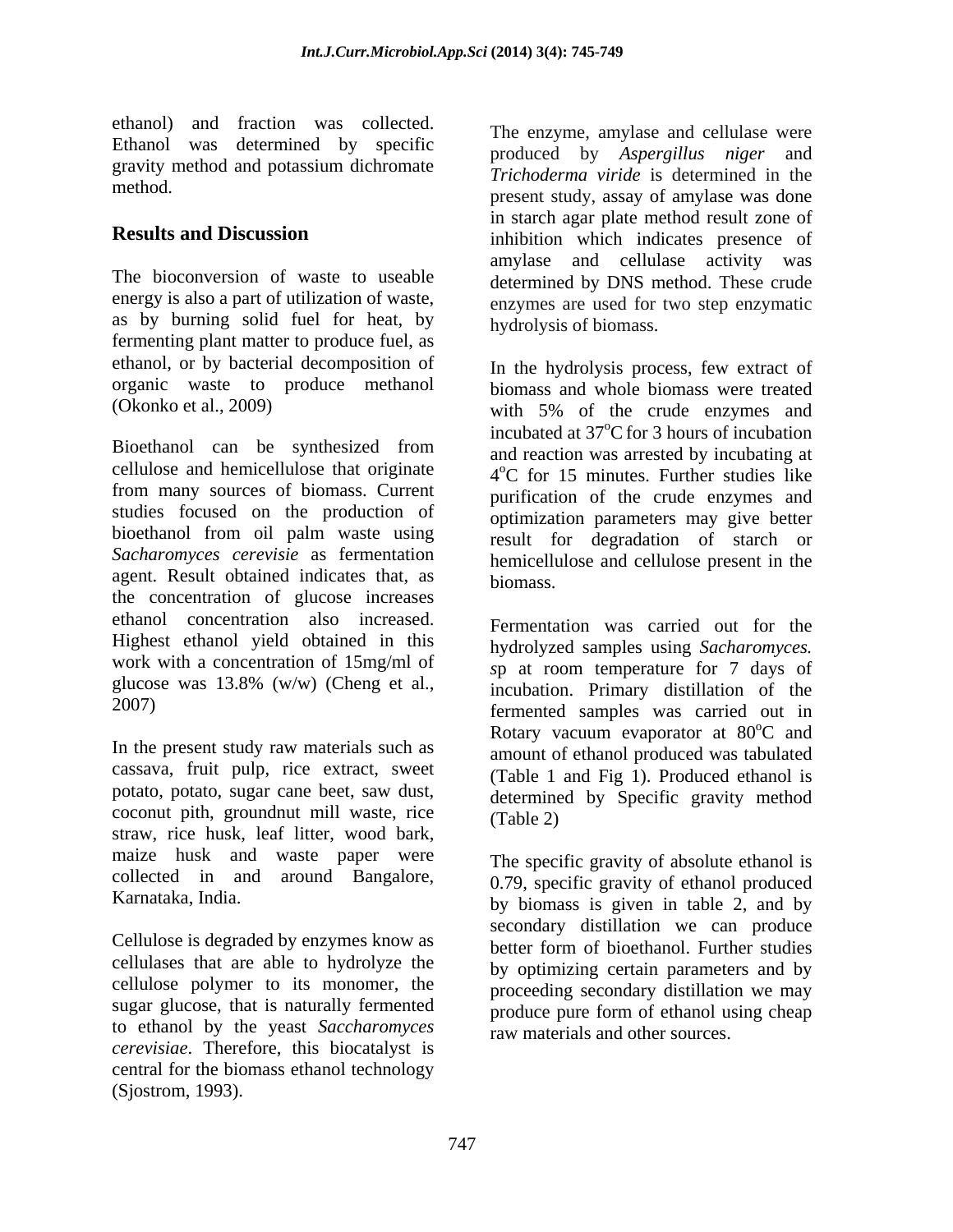| Sr. No.       | <b>Sample</b>       | <b>Volume of extract</b><br>before distillation in ml | <b>Volume of</b><br>extract after<br>distillation in ml | <b>Volume of</b><br><b>Bioethanol</b> in<br>ml |
|---------------|---------------------|-------------------------------------------------------|---------------------------------------------------------|------------------------------------------------|
|               | Potato              | 250                                                   | 221                                                     | 29                                             |
| $\sim$        | <b>Sweet Potato</b> | 250                                                   | 216                                                     | 34                                             |
| $\sim$        | Cassava             | 250                                                   | 219                                                     | 31                                             |
|               | Fruit Extract       | 250                                                   | 211                                                     | 39                                             |
| $\mathcal{D}$ | Boiled rice water   | 250                                                   | 226                                                     | 24                                             |
| 6             | Rice Husk           | 250                                                   | 233                                                     | 17                                             |
|               | <b>Rice Straws</b>  | 250                                                   | 238                                                     | 12                                             |
| 8             | Wood bark           | 250                                                   | 241                                                     | 9                                              |
| 9             | Sugar cane beets    | 250                                                   | 203                                                     | 47                                             |
| 10            | Waste paper         | 250                                                   | 232                                                     | 18                                             |
| 11            | Saw dust            | 250                                                   | 239                                                     | 11                                             |
| 12            | Cocunut pith        | 250                                                   | 245                                                     |                                                |
| 13            | Groundnut waste     | 250                                                   | 231                                                     | 19                                             |
| 14            | Leasf litter        | 250                                                   | 243                                                     |                                                |
| 15            | Maize husk          | 250                                                   | 231                                                     | 19                                             |

**Table.1** Volume of Ethanol produced from different raw materials

**Figure.1** Graphical representation of Volume of Bioethanol produced